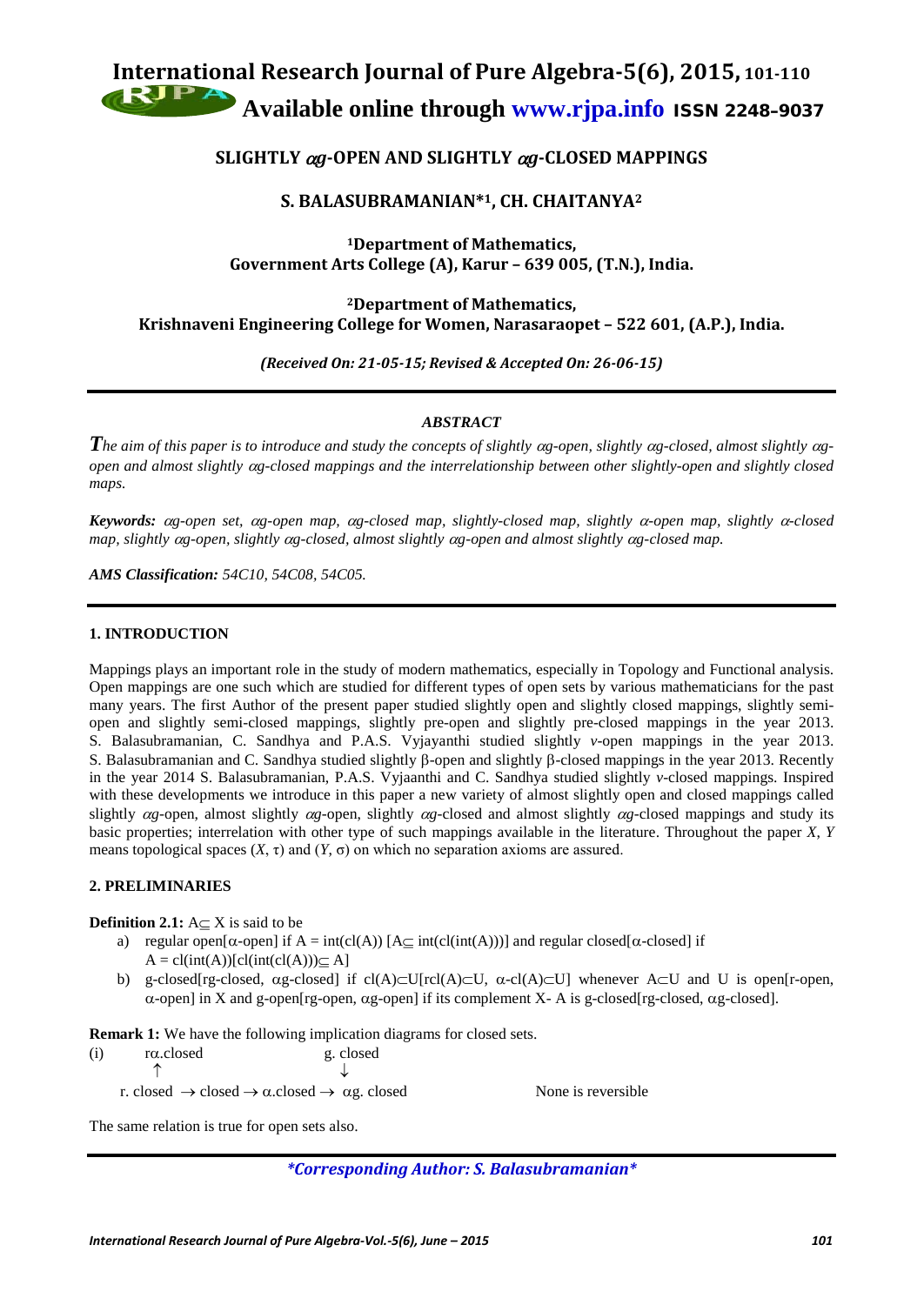#### **Definition 2.2:** A function  $f: X \rightarrow Y$  is said to be

- 1. continuous [resp: r-continuous, α-continuous] if the inverse image of every open set is open [resp: r-open, α-open].
- 2. r-irresolute [resp: α-irresolute] if the inverse image of every r-open [resp: α-open] set is r-open [resp: α-open].
- 3. closed[resp: r-closed,  $\alpha$ -closed] if the image of every closed set is closed [resp: r-closed,  $\alpha$ -closed].
- 4. g-continuous [resp: rg-continuous, αg-continuous] if the inverse image of every closed set is g-closed. [resp: rg-closed, αg-closed].

## **Definition 2.3:** A function  $f: X \rightarrow Y$  is said to be

- 1. slightly closed[resp: slightly α-closed; slightly rα-closed; slightly r-closed; slightly *g*-closed] if the image of every clopen set in *X* is closed[resp:  $\alpha$ -closed; r $\alpha$ -closed; r-closed; g-closed] in *Y*.
- 2. almost slightly closed[resp: almost slightly  $\alpha$ -closed; almost slightly r $\alpha$ -closed; almost slightly r-closed; almost slightly g-closed] if the image of every r-clopen set in *X* is closed[resp:  $\alpha$ -closed; r $\alpha$ -closed; r-closed; g-closed] in *Y*.
- 3. slightly open[resp: slightly  $\alpha$ -open; slightly r $\alpha$ -open; slightly r-open; slightly g-open] if the image of every clopen set in *X* is open[resp:  $\alpha$ -open; r $\alpha$ -open; r-open; g-open] in *Y*.
- 4. almost slightly open[resp: almost slightly  $\alpha$ -open; almost slightly r $\alpha$ -open; almost slightly r-open; almost slightly *g*-open] if the image of every r-clopen set in *X* is open[resp:  $\alpha$ -open;  $\tau \alpha$ -open; *g*-open] in *Y*.

**Definition 2.4:** *X* is said to be  $T_{1/2}[r-T_{1/2}]$  if every (regular) generalized closed set is (regular) closed.

# **3. SLIGHTLY** αg*-***OPEN MAPPINGS**

**Definition 3.1:** A function *f:*  $X \rightarrow Y$  is said to be

- i. slightly αg*-*open if the image of every clopen set in *X* is αg*-*open in *Y*.
- ii. almost slightly αg*-*open if the image of every r-clopen set in *X* is αg*-*open in *Y*.

**Theorem 3.1:** We have the following interrelation among the following slightly open mappings

| (i)  | al.sl. $r\alpha$ .open                                                                                                     | al.sl.g.open |                     |  |
|------|----------------------------------------------------------------------------------------------------------------------------|--------------|---------------------|--|
|      |                                                                                                                            |              |                     |  |
|      | al.sl.r.open $\rightarrow$ al.sl.open $\rightarrow$ al.sl. $\alpha$ .open $\rightarrow$ al.sl. $\alpha$ g.open             |              | None is reversible. |  |
| (ii) | $sl.r\alpha$ .open                                                                                                         | sl.g.open    |                     |  |
|      |                                                                                                                            |              |                     |  |
|      | sl.r.open $\rightarrow$ sl.open $\rightarrow$ sl. $\alpha$ .open $\rightarrow$ al.sl. $\alpha$ g.open                      |              | None is reversible. |  |
|      | (iii) If $\alpha$ GO(Y) = RO(Y), then the reverse relations hold for all almost slightly open maps.                        |              |                     |  |
|      | (a) al. sl. $r\alpha$ .open                                                                                                | al.sl.g.open |                     |  |
|      |                                                                                                                            |              |                     |  |
|      | al.sl.r.open $\leftrightarrow$ al.sl.open $\leftrightarrow$ al.sl. $\alpha$ .open $\leftrightarrow$ al.sl. $\alpha$ g.open |              |                     |  |
| (b)  | $sl.r\alpha$ .open                                                                                                         | sl.g.open    |                     |  |
|      |                                                                                                                            |              |                     |  |

sl.r.open  $\leftrightarrow$  sl.open  $\leftrightarrow$  sl. $\alpha$ .open  $\leftrightarrow$  sl. $\alpha$ g.open

**Example 1:** Let  $X = Y = \{a, b, c\}$ ;  $\tau = \{\varphi, \{a\}, \{b, c\}, X\} = \sigma$ . Let  $f: X \rightarrow Y$  be defined  $f(a) = c$ ,  $f(b) = a$  and  $f(c) = b$ . Then *f* is slightly  $\alpha$ *g* – $\alpha$  – $\alpha$ *g* – $\alpha$ *g* – $\alpha$ *g* – $\alpha$ *g* – $\alpha$ *g* – $\alpha$ *g* – $\alpha$ *g* – $\alpha$ *g* – $\alpha$ *g* – $\alpha$ *g* – $\alpha$ *g* – $\alpha$ *g* – $\alpha$ *g* – $\alpha$ *g* – $\alpha$ *g* – $\alpha$ *g* – $\alpha$ *g* – $\alpha$ *g* – $\alpha$ *g* – $\alpha$ *g* – $\alpha$ *g* –

**Example 2:** Let  $X = Y = \{a, b, c\}$ ;  $\tau = \{\varphi, \{a\}, \{b, c\}, X\}$ ;  $\sigma = \{\varphi, \{a\}, \{b\}, \{a, b\}, Y\}$ . Let *f*:  $X \rightarrow Y$  be defined  $f(a) = c$ ,  $f(b) = a$  and  $f(c) = b$ . Then *f* is not slightly  $\alpha$ *g*-open, slightly open, slightly  $\alpha$ -open, slightly r $\alpha$ -open, almost slightly <sup>α</sup>*g-*open, almost slightly open, almost slightly α-open, almost slightly rα-open and almost slightly g-open and slightly g-open.

### **Theorem 3.2:**

- (i) If  $(Y, \sigma)$  is discrete, then *f* is [almost] slightly open of all types.
- (ii) If *f* is [almost]slightly open and *g* is αg*-*open then *gof* is [almost]slightly αg*-*open.
- (iii) If *f* is [almost]open and *g* is contra  $\alpha$ g-open then *gof* is [almost]slightly  $\alpha$ g-open.

**Corollary 3.1:** If *f* is [almost]slightly open and *g* is  $[r-$ ;  $\alpha$ -;  $r\alpha$ -] open then *gof* is [almost] slightly  $\alpha$ g-open.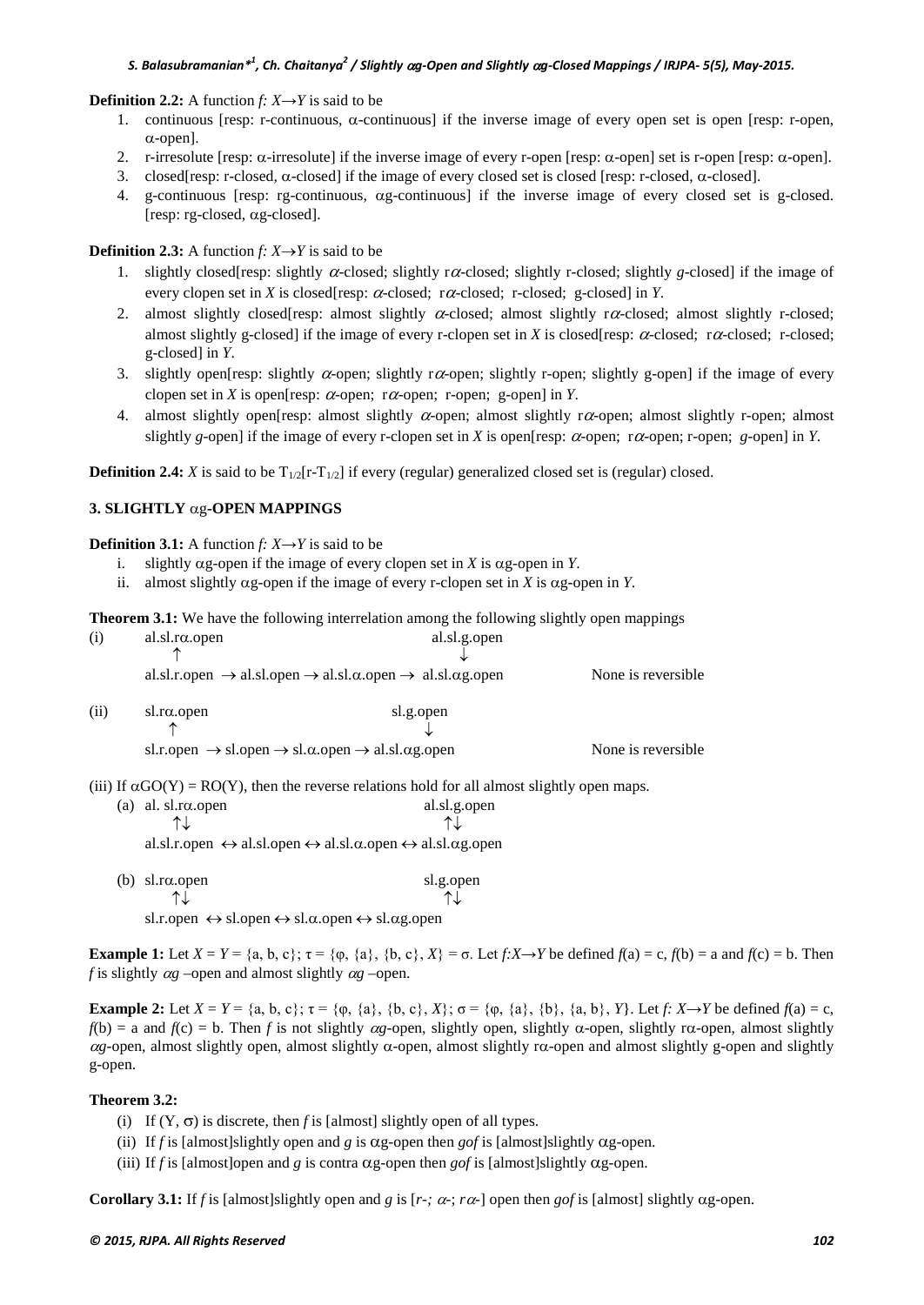**Corollary 3.2:** If *f* is [almost]open and *g* is sl-[sl-*r*-; sl- $\alpha$ -; sl- $\alpha$ -] open then *gof* is [almost] slightly  $\alpha$ g-open.

**Theorem 3.3:** If *f:*  $X \rightarrow Y$  is [almost] slightly  $\alpha$ g-open, then  $f(A^{\circ}) \subset \alpha g (f(A))^{\circ}$ 

**Proof:** Let  $A \subseteq X$  be clopen and *f:*  $X \to Y$  is slightly  $\alpha g$ -open gives  $f(A^{\circ})$  is  $\alpha g$ -open in Y and  $f(A^{\circ}) \subset f(A)$  which in turn gives  $\alpha$ g  $(f(A^{\circ}))^{\circ} \subset \alpha$ g  $(f(A))^{\circ}$ (1)

Since  $f(A^{\circ})$  is  $\alpha$ g-open in Y,  $\alpha$ g  $(f(A^{\circ}))^{\circ} = f(A^{\circ})$  $)$  (2)

Combining (1) and (2) we have  $f(A^{\circ}) \subset \alpha g (f(A))^{\circ}$  for every subset A of X.

**Remark 2:** Converse is not true in general

#### **Corollary 3.3:**

- (i) If  $f: X \to Y$  is sl-[sl-r-; sl- $\alpha$ -; sl- $r\alpha$ -] open, then  $f(A^{\circ}) \subset \alpha g (f(A))^{\circ}$
- (ii) If  $f: X \rightarrow Y$  is al-sl-[al-sl-*r*-; al-sl- $\alpha$ -; al-sl- $r\alpha$ -] open, then  $f(A^{\circ}) \subset \alpha g (f(A))^{\circ}$

**Theorem 3.4:** If  $f: X \rightarrow Y$  is [almost]slightly  $\alpha g$ -open and A $\subset X$  is [r-clopen]clopen,  $f(A)$  is  $\tau_{\alpha g}$ -open in *Y*.

**Proof:** Let A⊂X be clopen and  $f: X \to Y$  is slightly  $\alpha g$ -open  $\Rightarrow f(A^{\circ}) \subset \alpha g$   $(f(A))^{\circ} \Rightarrow f(A) \subset \alpha g$   $(f(A))^{\circ}$ , since  $f(A) = f(A^{\circ})$ . But  $\alpha g (f(A))^{\circ} \subset f(A)$ . Combining we get  $f(A) = \alpha g (f(A))^{\circ}$ . Hence  $f(A)$  is  $\tau_{\alpha g}$ -open in Y.

#### **Corollary 3.4:**

- (i) If  $f: X \rightarrow Y$  is sl-[sl-*r*-; sl- $\alpha$ -; sl- $r\alpha$ -] open, then  $f(A)$  is  $\tau_{\alpha g}$  open in *Y* if A is clopen set in *X*.
- (ii) If  $f: X \rightarrow Y$  is al-sl-[al-sl-*r*-; al-sl- $\alpha$ -; al-sl- $\alpha$ <sup>-</sup>]open, then  $f(A)$  is  $\tau_{\alpha}$  open in *Y* if A is *r*-clopen set in *X*.

**Theorem 3.5:** If  $\alpha g(A)^{\circ} = r(A)^{\circ}$  for every A $\subset Y$ , then the following are equivalent:

- a) *f:* X→ Y is [almost]slightly αg*-*open map
- b)  $f(A^{\circ}) \subset \alpha g (f(A))^{\circ}$

### **Proo***f:*

(a)  $\Rightarrow$  (b) follows from theorem 3.3.

(b)  $\Rightarrow$  (a) Let A be any clopen set in X, then  $f(A) = f(A^0) \subset \alpha g (f(A))^0$  by hypothesis. We have  $f(A) \subset \alpha g (f(A))^0$ , which implies *f*(A) is αg*-*open. Therefore *f* is [almost] slightly αg*-*open.

**Theorem 3.6:** If  $\alpha(A)^{\circ} = r(A)^{\circ}$  for every A $\subset$  Y, then the following are equivalent:

- a) *f:* X→ Y is [almost]slightly αg*-*open map
- b)  $f(A^{\circ}) \subset \alpha g (f(A))^{\circ}$

#### **Proo***f:*

(a)  $\Rightarrow$  (b) follows from theorem 3.3.

(b)  $\Rightarrow$  (a) Let A be any clopen set in X, then  $f(A) = f(A^{\circ}) \subset \alpha g (f(A))^{\circ}$  by hypothesis. We have  $f(A) \subset \alpha g (f(A))^{\circ}$ , which implies *f*(A) is αg*-*open. Therefore *f* is [almost]slightly αg*-*open.

**Theorem 3.7:**  $f: X \to Y$  is [almost]slightly  $\alpha$ g-open iff for each subset S of *Y* and each  $U \in RO(X, f^{-1}(S))$ , there is an  $\alpha$ gopen set V of *Y* such that  $S \subseteq V$  and  $f^1(V) \subseteq U$ .

**Proof:** Assume  $f: X \to Y$  is slightly  $\alpha g$ -open. Let  $S \subseteq Y$  and  $U \in RO(X, f^{-1}(S))$ . Then  $X$ -U is clopen in  $X$  and  $f(X-U)$  is  $\alpha$ g-open in *Y* as *f* is slightly  $\alpha$ g-open and V=*Y*- *f*(*X*-U) is  $\alpha$ g-open in *Y*. *f*<sup>-1</sup>(S)  $\subseteq U \Rightarrow S \subseteq f(U) \Rightarrow S \subseteq V$  and  $f^{-1}(V) = f^{-1}(Y - f(X-U)) = f^{-1}(Y) - f^{-1}(f(X-U)) = f^{-1}(Y) - (X-U) = X - (X-U) = U$ 

Conversely Let F be clopen in  $X \Rightarrow F^c$  is clopen. Then  $f^{-1}(f(F^c)) \subseteq F^c$ . By hypothesis there exists an  $\alpha g$ -open set V of *Y*, such that  $f(F^c) \subseteq V$  and  $f^{-1}(V) \supset F^c$  and so  $F \subseteq [f^{-1}(V)]^c$ . Hence  $V^c \subseteq f(F) \subseteq f[f^{-1}(V)^c] \subseteq V^c \Rightarrow f(F) \subseteq V^c \Rightarrow f(F) = V^c$ . Thus  $f(F)$  is  $\alpha$ g-open in *Y*. Therefore *f* is slightly  $\alpha$ g-open.

**Remark 3:** Composition of two [almost] slightly αg*-*open maps is not [almost] slightly αg*-*open in general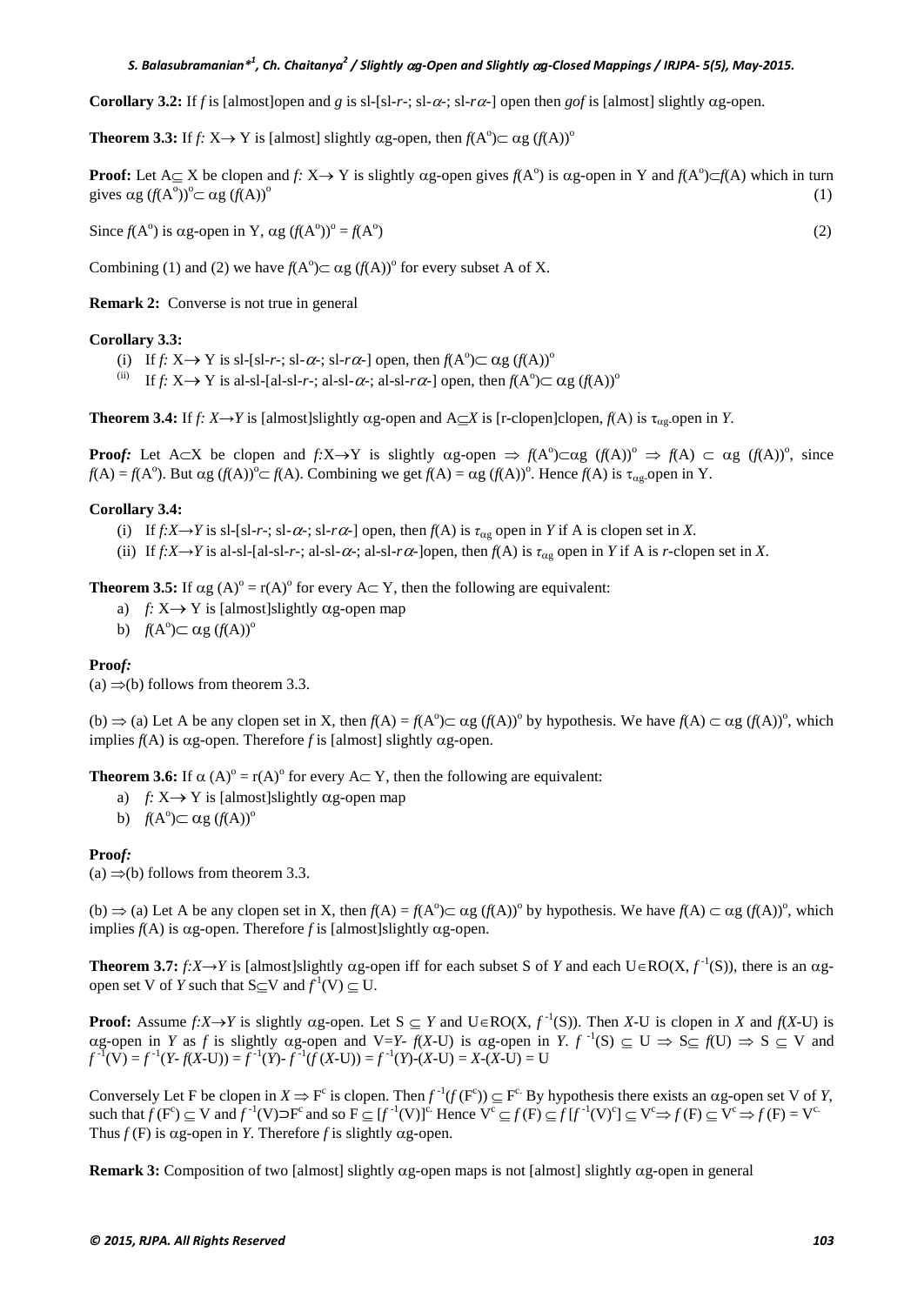**Theorem 3.8:** Let *X*, *Y*, *Z* be topological spaces and every αg*-*open set is [r-clopen] clopen in *Y*. Then the composition of two [almost] slightly αg*-*open maps is [almost] slightly αg*-*open.

**Proof:** (a) Let *f* and g be slightly  $\alpha$ g-open maps. Let A be any clopen set in  $X \Rightarrow f(A)$  is clopen in *Y* (by assumption)  $\Rightarrow$  *g*(*f*(A)) = *g o f*(A) is αg-open in *Z*. Therefore *gof* is slightly αg-open.

**Corollary 3.5:** Let *X*, *Y*, *Z* be topological spaces and

- (i) every  $[r-$ ;  $\alpha$ -;  $r\alpha$ -] open set is [r-clopen]clopen in *Y*. Then the composition of two sl-[sl-*r-*; sl- $\alpha$ -; sl- $\alpha$ -] open maps is [almost] slightly αg*-*open.
- (ii) every  $[r-$ ;  $\alpha$ -;  $r\alpha$ -] open set is *r*-clopen in *Y*. Then the composition of two al-sl-[al-sl-*r-*; al-sl- $\alpha$ -; al-sl- $r\alpha$ -] open maps is almost slightly αg*-*open.

**Example 3:** Let  $X = Y = Z = \{a, b, c\}$ ;  $\tau = \{\varphi, \{a\}, \{a, b\}, X\}$ ;  $\sigma = \{\varphi, \{a, c\}, Y\}$  and  $\eta = \{\varphi, \{a\}, \{b, c\}, Z\}$ . *f:X*→*Y* be defined  $f(a) = c$ ,  $f(b) = b$  and  $f(c) = a$  and  $g: Y \rightarrow Z$  be defined  $g(a) = b$ ,  $g(b) = a$  and  $g(c) = c$ , then *g*, *f* and *g o f* are [almost] slightly αg*-*open.

**Theorem 3.9:** If *f:*  $X \rightarrow Y$  is [almost] slightly g-open [[almost] slightly rg-open], g:  $Y \rightarrow Z$  is  $\alpha$ g-open and *Y* is  $T_{\nu_2}$  [*r*- $T_{\nu_2}$ ] then *gof* is [almost]slightly αg*-*open.

**Proof:** (a) Let A be clopen in *X*. Then  $f(A)$  is *g*-open and so open in *Y* as *Y* is T<sub>1/</sub>  $\Rightarrow$  *g*( $f(A)$ ) = *gof* (A) is αg-open in *Z* (since *g* is αg*-*open). Hence *gof* is slightly αg*-*open.

**Corollary 3.6:** If  $f: X \rightarrow Y$  is [almost] slightly *g*-open[[almost]slightly *rg*-open],  $g: Y \rightarrow Z$  is  $[r \rightarrow G; r \rightarrow T]$  open and *Y* is T**½** [*r-*T**½**] then *gof* is [almost]slightly αg-open.

**Theorem 3.10:** If  $f: X \rightarrow Y$  is [almost]g-open[[almost]rg-open], g: $Y \rightarrow Z$  is [almost]slightly  $\alpha$ g-open and *Y* is T<sub>1/2</sub> [r-T<sub>1/2</sub>] then *gof* is [almost]slightly αg*-*open.

**Proof:** (a) Let A be clopen in *X*. Then  $f(A)$  is *g*-open and so open in *Y* as *Y* is  $T_{1/2} \Rightarrow g(f(A)) = gof(A)$  is  $\alpha g$ -open in *Z* (since *g* is slightly αg*-*open). Hence *gof* is slightly αg*-*open.

**Corollary 3.7:** If  $f: X \to Y$  is [almost]g-open[[almost]rg-open], g:*Y* $\to Z$  is sl-[sl-*r*-; sl-*ra*-; sl-*ra*-] open and *Y* is  $T_{1/2}$  [*r-* $T_{1/2}$ ] then *gof* is [almost]slightly αg*-*open.

**Theorem 3.11:** If  $f: X \to Y$  is [almost]sl-g-open[[almost]sl-g-open],  $g: Y \to Z$  is [r-;  $\alpha$ ;  $r\alpha$ ] open and Y is  $T_{1/2}[r-T_{1/2}]$ , then *gof* is [almost]slightly αg*-*open.

**Proof:** Let A be clopen set in X, then  $f(A)$  is *g*-open in Y and so open in *Y* (by assumption)  $\Rightarrow g(f(A)) = gof(A)$  is *gs-*open in *Z*. Hence *gof* is slightly αg*-*open [since every *gs*-open set is αg-open].

**Theorem 3.12:** If  $f: X \rightarrow Y$ ,  $g: Y \rightarrow Z$  be two mappings such that  $g \circ f$  is [almost]slightly  $\alpha$ g-open [[almost]slightly clopen] then the following statements are true.

- a) If *f* is continuous [*r*-continuous] and surjective then *g* is [almost] slightly  $\alpha$ *g*-open.
- b) If *f* is g-continuous [resp: rg-continuous], surjective and *X* is  $T_{1/2}$  [resp: *r*- $T_{1/2}$ ] then *g* is [almost] slightly  $\alpha$ gopen.

**Proof:** (a) For A clopen in *Y*,  $f^1(A)$  open in  $X \Rightarrow (g \circ f)(f^1(A)) = g(A)$  ag-open in *Z*. Hence *g* is slightly ag-open. Similarly one can prove the remaining parts and hence omitted.

**Corollary 3.8:** If  $f: X \rightarrow Y$ , g: $Y \rightarrow Z$  be two mappings such that *gof* is sl-[sl-*r*-; sl- $\alpha$ -; sl- $\alpha$ -] open then the following statements are true.

- a) If *f* is continuous [*r-*continuous] and surjective then *g* is [almost]slightly αg-open.
- b) If *f* is g-continuous[rg-continuous], surjective and *X* is  $T_{1/2}$  [*r*- $T_{1/2}$ ] then *g* is [almost]slightly  $\alpha$ g-open.

**Theorem 3.13:** If  $f: X \rightarrow Y$ ,  $g: Y \rightarrow Z$  be two mappings such that  $g \circ f$  is [almost] $\alpha$ g-open then the following statements are true.

- a) If *f* is contra-continuous [contra-*r-*continuous] and surjective then *g* is [almost] slightly αg*-*open.
- b) If *f* is contra-g-continuous[contra-rg-continuous], surjective and *X* is  $T_{\gamma_2}$  [resp: *r*-*T<sub>* $\gamma_2$ ] then *g* is [almost] slightly</sub> αg*-*open.

**Proof:** (a) For A clopen in  $Y, f^1(A)$  open in  $X \Rightarrow (g \circ f)(f^1(A)) = g(A)$  αg-open in *Z*. Hence *g* is slightly αg-open.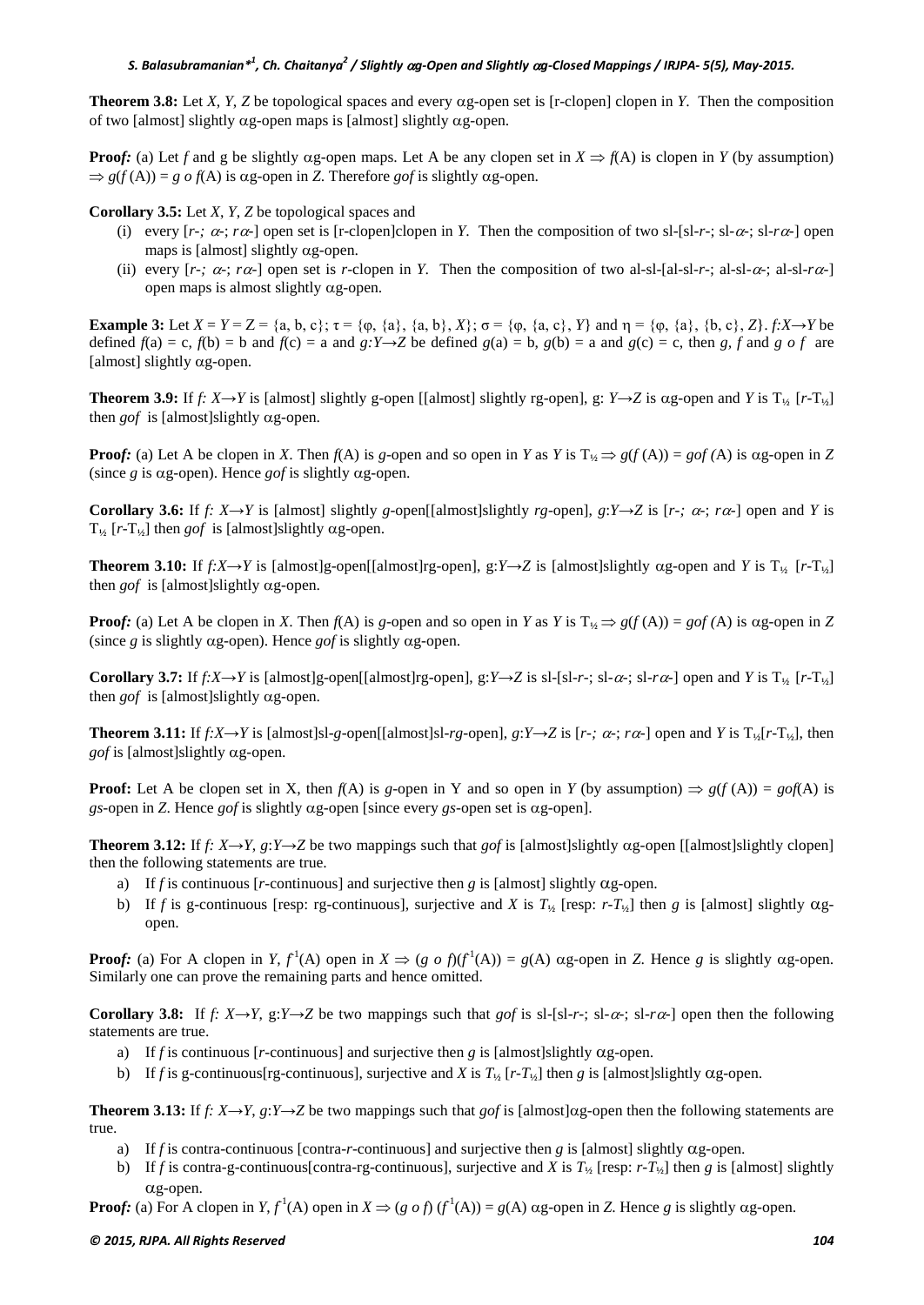**Corollary 3.9:** If  $f: X \rightarrow Y$ , g:  $Y \rightarrow Z$  be two mappings such that *gof* is  $[r \cdot, \alpha \cdot, r\alpha]$  open then the following statements are true.

- a) If *f* is contra-continuous [contra-*r-*continuous] and surjective then *g* is [almost] slightly αg-open.
- b) If *f* is contra-g-continuous [contra-rg-continuous], surjective and *X* is  $T_{1/2}$  [*r-T<sub>1/2</sub>*] then *g* is [almost] slightly αg-open.

**Theorem 3.14:** If *X* is  $\alpha$ g-regular, *f:*  $X \rightarrow Y$  is r-clopen, *r*-continuous, slightly  $\alpha$ g-open surjective and  $A^{\circ} = A$  for every αg*-*open set in *Y* then *Y* is αg*-*regular.

**Proof:** Let  $p \in U \in \alpha GO(Y)$ ,  $\exists$  a point  $x \in X \ni f(x) = p$  by surjection. Since X is  $\alpha g$ -regular and *f* is nearly-continuous, ∃ V∈RC(X) ∋ x∈V<sup>o</sup> ⊂ V⊂ *f* -1 (U) which implies p∈ *f*(V<sup>o</sup> )⊂ *f*(V) ⊂ U………………………………(1) for *f* is αg*-*open, *f*(V<sup>o</sup> )⊂ U is αg*-*open. By hypothesis *f*(V<sup>o</sup> ) <sup>o</sup> = *f*(V<sup>o</sup> ) and *f*(V<sup>o</sup> ) <sup>o</sup> = {*f*(V)}<sup>o</sup> ………….(2)

Combining (1) and (2)  $p \in f(V)^{\circ} \subset f(V) \subset U$  and  $f(V)$  is r-clopen. Hence Y is  $\alpha$ g-regular.

**Corollary 3.10:** If *X* is  $\alpha$ g-regular, *f*: *X*→*Y* is r-clopen, *r*-continuous, slightly  $\alpha$ g-open, surjective and A<sup>o</sup> = A for every r-clopen set in *Y* then *Y* is αg*-*regular.

**Theorem 3.15:** If *f:*  $X \rightarrow Y$  is [almost] slightly  $\alpha g$ -open and  $A \in RC(X)$ , then  $f_A:(X, \tau(A)) \rightarrow (Y, \sigma)$  is [almost] slightly αg*-*open.

**Proof:** Let F be an clopen set in *A*. Then  $F = A\Omega E$  for some clopen set E of *X* and so F is clopen in  $X \Rightarrow f(A)$  is  $\alpha$ g-open in *Y*. But *f*(F) = *f*<sub>A</sub>(F). Therefore *f*<sub>A</sub> is slightly  $\alpha$ g-open.

**Theorem 3.16:** If  $f: X \to Y$  is [almost]slightly  $\alpha g$ -open, *X* is  $rT_{1/2}$  and A is rg-open set of *X* then  $f_A: (X, \tau(A)) \to (Y, \sigma)$  is [almost] slightly αg*-*open.

**Proof:** Let F be a clopen set in *A*. Then  $F = A \cap E$  for some clopen set E of *X* and so F is clopen in  $X \Rightarrow f(A)$  is  $\alpha g$ -open in *Y*. But  $f(F) = f_A(F)$ . Therefore  $f_A$  is slightly  $\alpha$ g-open.

#### **Corollary 3.11:**

- (i) If  $f: X \to Y$  is sl-[sl-*r*-; sl- $\alpha$ -; sl- $\alpha$ <sup>2</sup>) open and  $A \in RC(X)$ , then  $f_A:(X, \tau(A)) \to (Y, \sigma)$  is [almost]slightly  $\alpha$ g-open.
- (ii) If  $f: X \rightarrow Y$  is al-sl-[al-sl-*r*-; al-sl- $\alpha$ -; al-sl- $\alpha$ <sup>2</sup>) open and  $A \in RC(X)$ , then  $f_A:(X, \tau(A)) \rightarrow (Y, \sigma)$  is almost slightly αg-open.

**Theorem 3.17:** If  $f_i: X_i \to Y_i$  be [almost] slightly  $\alpha g$ -open for i =1, 2. Let  $f: X_1 \times X_2 \to Y_1 \times Y_2$  be defined as  $f(x_1, x_2) = (f_1(x_1), f_2(x_2))$  $f_2(x_2)$ ). Then *f*:  $X_1 \times X_2 \rightarrow Y_1 \times Y_2$  is [almost] slightly  $\alpha$ g-open.

**Proof:** Let  $U_1 \times U_2 \subseteq X_1 \times X_2$  where  $U_i$  is clopen in  $X_i$  for  $i = 1, 2$ . Then  $f(U_1 \times U_2) = f_1(U_1) \times f_2(U_2)$  is  $\alpha$ g-open set in  $Y_1 \times Y_2$ . Hence *f* is slightly αg*-*open.

#### **Corollary 3.12:**

- (i) If  $f_i: X_i \rightarrow Y_i$  be sl-[sl-r-; sl- $\alpha$ -; sl-r $\alpha$ -] open for i =1, 2. Let  $f: X_1 \times X_2 \rightarrow Y_1 \times Y_2$  be defined as  $f(x_1, x_2) = (f_1(x_1),$  $f_2(x_2)$ , then  $f: X_1 \times X_2 \rightarrow Y_1 \times Y_2$  is [almost] slightly  $\alpha$ g-open.
- (ii) If  $f_i: X_i \rightarrow Y_i$  be al-sl-[al-sl-*r*-; al-sl- $\alpha$ -; al-sl- $r\alpha$ -]open for i =1, 2. Let  $f: X_1 \times X_2 \rightarrow Y_1 \times Y_2$  be defined as  $f(x_1, x_2) = (f_1(x_1), f_2(x_2))$ , then  $f: X_1 \times X_2 \rightarrow Y_1 \times Y_2$  is almost slightly  $\alpha$ g-open.

**Theorem 3.18:** Every [almost]α*g*-open and [almost]contra α*g*-closed is [almost] slightly α*g*-open map but not conversely.

**Proof:** Let *A* be any clopen set in X, then *A* is both open and closed in *X.* For, *f* is α*g*-open and contra α*g*-closed, *f* (*A*) is α*g*-open. Hence *f* is slightly α*g*-open.

**Theorem 3.19:** Every slightly α*g*-open map is almost slightly α*g*-open map but not conversely.

**Theorem 3.20:** Every [almost]α*g*-open and [almost] contra α*g*-closed map is [almost] slightly α*g*-open map but not conversely.

**Proof:** Let *A* be any r-clopen set in X, then *A* is both r-open and r-closed in *X.* For, *f* is almost α*g*-open and almost contra  $\alpha$ *g*-closed, *f* (*A*) is  $\alpha$ *g*-open. Hence *f* is almost slightly  $\alpha$ *g*-open.

#### *© 2015, RJPA. All Rights Reserved 105*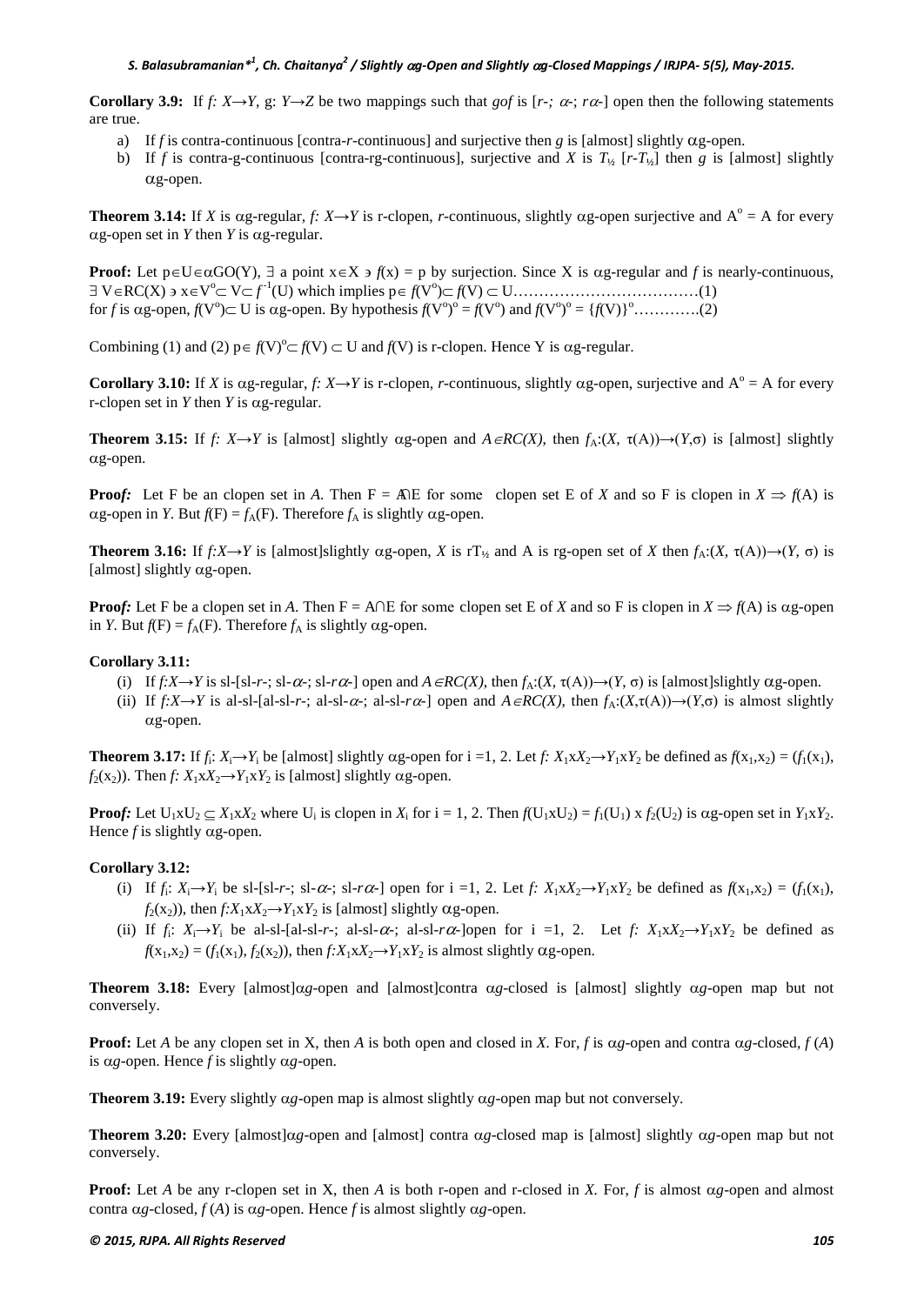**Example 4:** Let  $X = Y = Z = \{a, b, c\}$ ;  $\tau = \{\varphi, \{a\}, \{a, b\}, X\}$ ;  $\sigma = \{\varphi, \{a\}, \{b\}, \{a, b\}, Y\}$ ,  $f:X \rightarrow Y$  be defined  $f(a) = c$ ,  $f(b) = b$  and  $f(c) = a$ , then *f* is [almost]slightly αg-open but not αg-open and contra αg-closed.

#### **Note 1:**

(ii)  $\alpha$ g.open  $\rightarrow$  sl. $\alpha$ g.open  $\leftarrow$  c.  $\alpha$ g.closed  $\uparrow$   $\downarrow$ al. $\alpha$ g.open  $\rightarrow$  al.sl. $\alpha$ g.open  $\leftarrow$  al.c.  $\alpha$ g.closed None is reversible

**Corollary 3.13:** 

(i) If *f* is [*r-*;  $\alpha$ -;  $r\alpha$ -]open and [c-*r*-; c- $\alpha$ -; c- $r\alpha$ -] closed then *f* is [almost] slightly  $\alpha$ *g*-open.

(ii) If *f* is [al-; al-*r-*; al- $\alpha$ -; al- $r\alpha$ -]open and [c--; c-*r-*; c- $\alpha$ -; c- $r\alpha$ -]closed then *f* is slightly  $\alpha$ *g*-open.

#### **Corollary 3.14:**

- (i) If *f* is open and *g* is  $[sl-r-$ ;  $sl-r\alpha$ -;  $sl-r\alpha$ -] open then *gof* is [almost] slightly  $\alpha$ *g*-open.
- (ii) If *f* is open and *g* is al-sl-[al-sl-*r*-; al-*sl-α*-; al-*sl-rα*-] open then *gof* is almost slightly  $\alpha$ *g*-open.

#### **4. SLIGHTLY** αg*-***CLOSED MAPPINGS**

**Definition 4.1:** A function *f:*  $X \rightarrow Y$  is said to be

- i. slightly αg*-*closed if the image of every clopen set in *X* is αg*-*closed in *Y*.
- ii. almost slightly αg*-*closed if the image of every r-clopen set in *X* is αg*-*closed in *Y*.

**Theorem 4.1:** We have the following interrelation among the following slightly closed mappings

| (i)  | $a1.s1.r\alpha$ .closed       | al.sl.g.closed                                                                                                                     |                     |
|------|-------------------------------|------------------------------------------------------------------------------------------------------------------------------------|---------------------|
|      |                               |                                                                                                                                    |                     |
|      |                               | al.sl.r.closed $\rightarrow$ al.sl.closed $\rightarrow$ al.sl. $\alpha$ .closed $\rightarrow$ al.sl. $\alpha$ g.closed             | None is reversible  |
| (ii) | $sl.r\alpha$ .closed          | sl.g.closed                                                                                                                        |                     |
|      |                               |                                                                                                                                    |                     |
|      |                               | sl.r.closed $\rightarrow$ sl.closed $\rightarrow$ sl. $\alpha$ .closed $\rightarrow$ al.sl. $\alpha$ g.closed                      | None is reversible. |
|      |                               | (iii) If $\alpha$ GC(Y) = RC(Y), then the reverse relations hold for all almost slightly closed maps.                              |                     |
|      | (c) al. sl.r $\alpha$ .closed | al.sl.g.closed                                                                                                                     |                     |
|      |                               |                                                                                                                                    |                     |
|      |                               | al.sl.r.closed $\leftrightarrow$ al.sl.closed $\leftrightarrow$ al.sl. $\alpha$ .closed $\leftrightarrow$ al.sl. $\alpha$ g.closed |                     |

(d) sl.r $\alpha$ .closed sl.g.closed sl.g.closed sl.g.closed  $\uparrow \downarrow$  ↑↓ ↑↓ sl.r.closed  $\leftrightarrow$  sl.closed  $\leftrightarrow$  sl. $\alpha$ .closed  $\leftrightarrow$  sl. $\alpha$ g.closed

**Example 3:** Let  $X = Y = \{a, b, c\}$ ;  $\tau = \{p, \{a\}, \{b, c\}, X\} = \sigma$ . Let  $f: X \rightarrow Y$  be defined  $f(a) = c$ ,  $f(b) = a$  and  $f(c) = b$ . Then *f* is slightly α*g–*closed and almost slightly α*g–*closed.

**Example 4:** Let  $X = Y = \{a, b, c\}$ ;  $\tau = \{\varphi, \{a\}, \{b, c\}, X\}$ ;  $\sigma = \{\varphi, \{a\}, \{b\}, \{a, b\}, Y\}$ . Let  $f: X \rightarrow Y$  be defined  $f(a) = c$ ,  $f(b) = a$  and  $f(c) = b$ . Then *f* is not slightly  $\alpha$ *g*-closed, slightly closed, slightly  $\alpha$ -closed, slightly r $\alpha$ -closed, almost slightly α*g-*closed, almost slightly closed, almost slightly α-closed, almost slightly rα-closed and almost slightly gclosed and slightly g-closed.

#### **Theorem 4.2:**

- (i) If  $(Y, \sigma)$  is discrete, then *f* is [almost]slightly closed of all types.
- (ii) If *f* is [almost] slightly closed and *g* is αg*-*closed then *gof* is [almost] slightly αg*-*closed.

(iii) If *f* is [almost] closed and *g* is contra αg*-*closed then *gof* is [almost] slightly αg*-*closed.

#### **Corollary 4.1:**

- (i) If *f* is [almost] slightly closed and *g* is  $[r-$ ;  $\alpha$ -;  $r\alpha$ -] closed then *gof* is [almost] slightly  $\alpha$ *g*-closed.
- (ii) If *f* is closed[*r*-closed] and *g* is sl-[sl-*r*-; sl- $\alpha$ -; sl- $\alpha$ <sup>-</sup>] closed then *gof* is slightly  $\alpha$ g-closed.
- (iii) If f is almost closed [almost r-closed] and g is sl-[sl-r-; sl- $\alpha$ -; sl- $\alpha$ -; closed then gof is almost slightly αg-closed.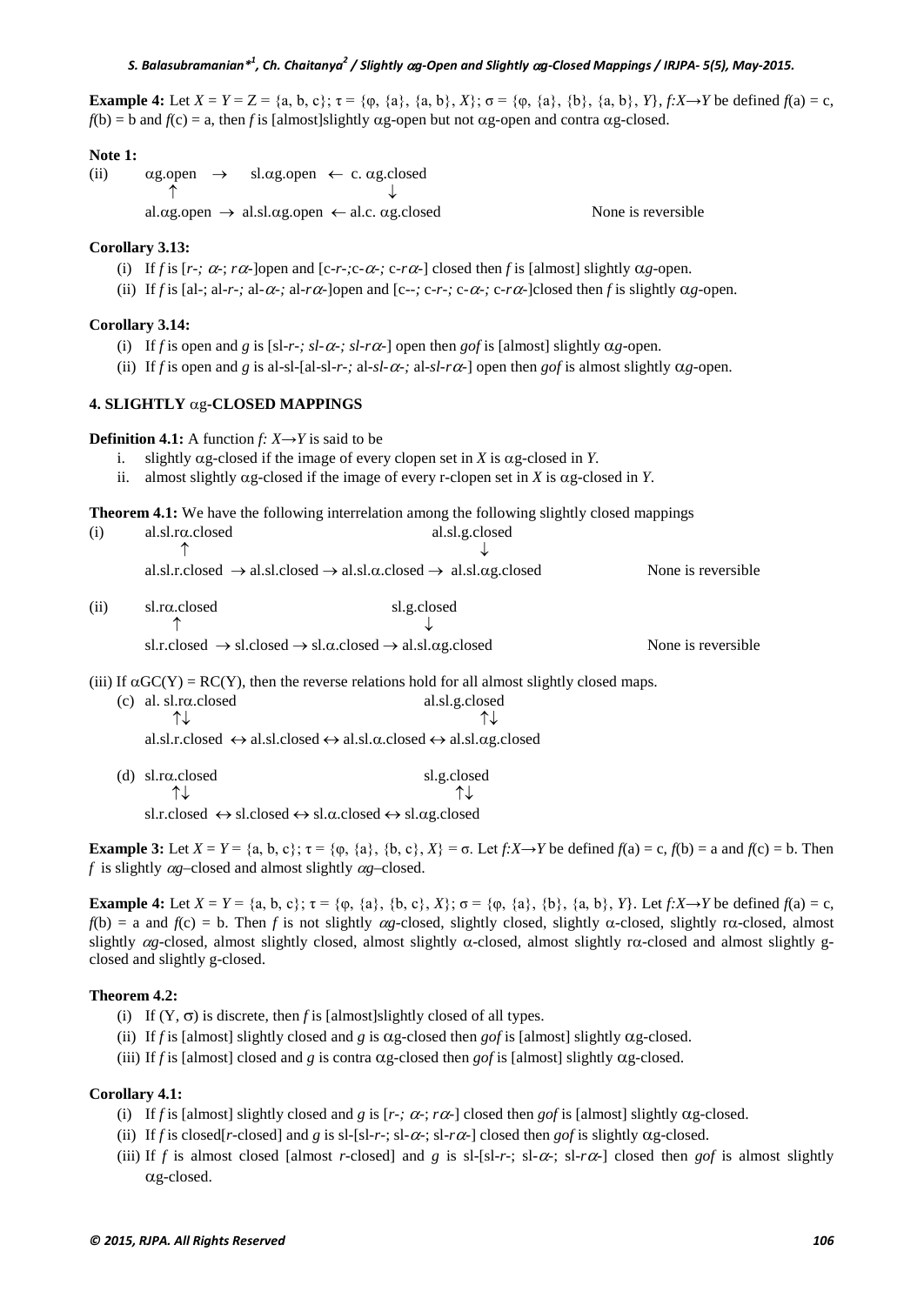**Theorem 4.3:** If  $f: X \to Y$  is [almost] slightly  $\alpha g$ -closed, then  $\alpha g(cl(f(A))) \subset f(cl(A))$ 

**Proof:** Let A⊂X be r-clopen and *f:*  $X \rightarrow Y$  is slightly  $\alpha g$ -closed gives  $f(c(A))$  is  $\alpha g$ -closed in Y and  $f(A) \subset f(c(A))$ which in turn gives  $\alpha g(cl(f(A))) \subset \alpha g cl(f(cl(A)))$ ……………………….(1)

Since  $f(cl(A))$  is  $\alpha g$ -closed in Y,  $\alpha g cl(f(cl(A))) = f(cl(A))$ ………..(2)

From (1) and (2) we have  $\alpha g(cl(f(A))) \subset f(cl(A))$  for every subset A of X.

#### **Remark 2:** Converse is not true in general

#### **Corollary 4.2:**

- (i) If  $f: X \rightarrow Y$  is sl-[sl-r-; sl- $\alpha$ -; sl- $r\alpha$ -] closed, then  $\alpha g(cl(f(A))) \subset f(cl(A))$
- (ii) If  $f: X \rightarrow Y$  is al-sl-[al-sl-*r*-; al-sl- $\alpha$ -; al-sl- $\alpha$ <sup>2</sup>] closed, then  $\alpha g(cl(f(A))) \subset f(cl(A))$

**Theorem 4.4:** If *f:*  $X \rightarrow Y$  is [almost] slightly  $\alpha$ g-closed and  $A \subseteq X$  is [r-]clopen,  $f(A)$  is  $\tau_{\alpha}$ -closed in *Y*.

**Proof:** Let  $A \subset X$  be clopen and  $f: X \to Y$  is slightly  $\alpha g$ -closed implies  $\alpha g(cl(f(A))) \subset f(cl(A))$  which in turn implies  $\alpha g(cl(f(A))) \subset f(A)$ , since  $f(A) = f(cl(A))$ . But  $f(A) \subset \alpha g(cl(f(A)))$ . Combaining we get  $f(A) = \alpha g(cl(f(A)))$ . Hence  $f(A)$ is ταg*-*closed in Y.

#### **Corollary 4.3:**

- (i) If  $f: X \rightarrow Y$  is sl-[sl-r-; sl- $\alpha$ -; sl-r $\alpha$ -] closed, then  $f(A)$  is  $\tau_{\alpha\alpha}$  closed in *Y* if A is clopen set in *X*.
- (ii) If  $f: X \to Y$  is al-sl- $a$ -sl- $r$ -; al-sl- $\alpha$ -; al-sl- $r\alpha$ -]closed, then  $f(A)$  is  $\tau_{\alpha\alpha}$  closed in *Y* if A is r-clopen set in *X*.

**Theorem 4.5:** If  $\alpha g(cl(f(A))) = rel(A)$  for every A⊂Y and X is discrete space, then the following are equivalent:

- a)  $f: X \rightarrow Y$  is [almost]slightly  $\alpha$ g-closed map
- b)  $\alpha g(cl(f(A))) \subset f(cl(A))$

#### **Proof:**

 $(a) \Rightarrow$  (b) follows from theorem 4.3

(b)  $\Rightarrow$  (a) Let A be any clopen set in X, then *f*(A) = *f*(cl(A))  $\Rightarrow$  αg(cl(*f*(A))) by hypothesis. We have *f*(A) ⊂ αg(cl(*f*(A))).

Combining we get  $f(A) = \alpha g(cl(f(A))) = r(cl(f(A)))$  by given condition] which implies  $f(A)$  is clopen and hence αg*-*closed. Thus *f* is slightly αg*-*closed.

**Theorem 4.6:** If  $\alpha$ (cl(A)) = rcl(A) for every A $\subset$ Y and X is discrete space, then the following are equivalent:

- a) *f*:  $X \rightarrow Y$  is [almost] slightly  $\alpha$ g-closed map
- b)  $\alpha g(cl(f(A))) \subset f(cl(A))$

#### **Proof:**

(a)  $\Rightarrow$  (b) follows from theorem 4.3

(b)  $\Rightarrow$  (a) Let A be any clopen set in X, then *f*(A) = *f*(cl(A))  $\Rightarrow$  αg(cl(*f*(A))) by hypothesis. We have *f*(A) ⊂ αg(cl(*f*(A))). Combining we get  $f(A) = \alpha g(cl(f(A))) = rel(f(A))$ [ by given condition] which implies  $f(A)$  is clopen and hence αg*-*closed. Thus *f* is slightly αg*-*closed.

**Theorem 4.7:**  $f: X \to Y$  is [almost]slightly  $\alpha g$ -closed iff for each subset S of *Y* and each  $U \in RC(X, f^{-1}(S))$ , there is an  $\alpha$ g-closed set V of *Y* such that S $\subseteq$ V and  $f'$ <sup>1</sup>(V)  $\subseteq$  U.

**Proof:** Assume  $f: X \to Y$  is slightly  $\alpha g$ -closed. Let  $S \subseteq Y$  and  $U \in RC(X, f^{-1}(S))$ . Then *X*-U is clopen in *X* and  $f(X-U)$  is  $\alpha$ g-closed in *Y* as *f* is slightly  $\alpha$ g-closed and V=*Y*- *f*(*X*-U) is  $\alpha$ g-closed in *Y*. *f*<sup>-1</sup>(S)  $\subseteq$  U  $\Rightarrow$  S $\subseteq$  *f*(U)  $\Rightarrow$  S  $\subseteq$  V and *f*<sup>-1</sup>(V)  $=f^{-1}(Y - f(X - U)) = f^{-1}(Y) - f^{-1}(f(X - U)) = f^{-1}(Y) - (X - U) = X - (X - U) = U$ 

Conversely Let F be clopen in  $X \Rightarrow F^c$  is clopen. Then  $f^{-1}(f(F^c)) \subseteq F^c$ . By hypothesis there exists an  $\alpha$ g-closed set V of *Y*, such that  $f(F^c) \subseteq V$  and  $f^{-1}(V) \supset F^c$  and so  $F \subseteq [f^{-1}(V)]^c$ . Hence  $V^c \subseteq f(F) \subseteq f[f^{-1}(V)^c] \subseteq V^c \Rightarrow f(F) \subseteq V^c \Rightarrow f(F) = V^c$ . Thus  $f(F)$  is ag-closed in *Y*. Therefore *f* is slightly ag-closed.

**Remark 3:** Composition of two [almost] slightly αg*-*closed maps is not [almost] slightly αg*-*closed in general

#### *© 2015, RJPA. All Rights Reserved 107*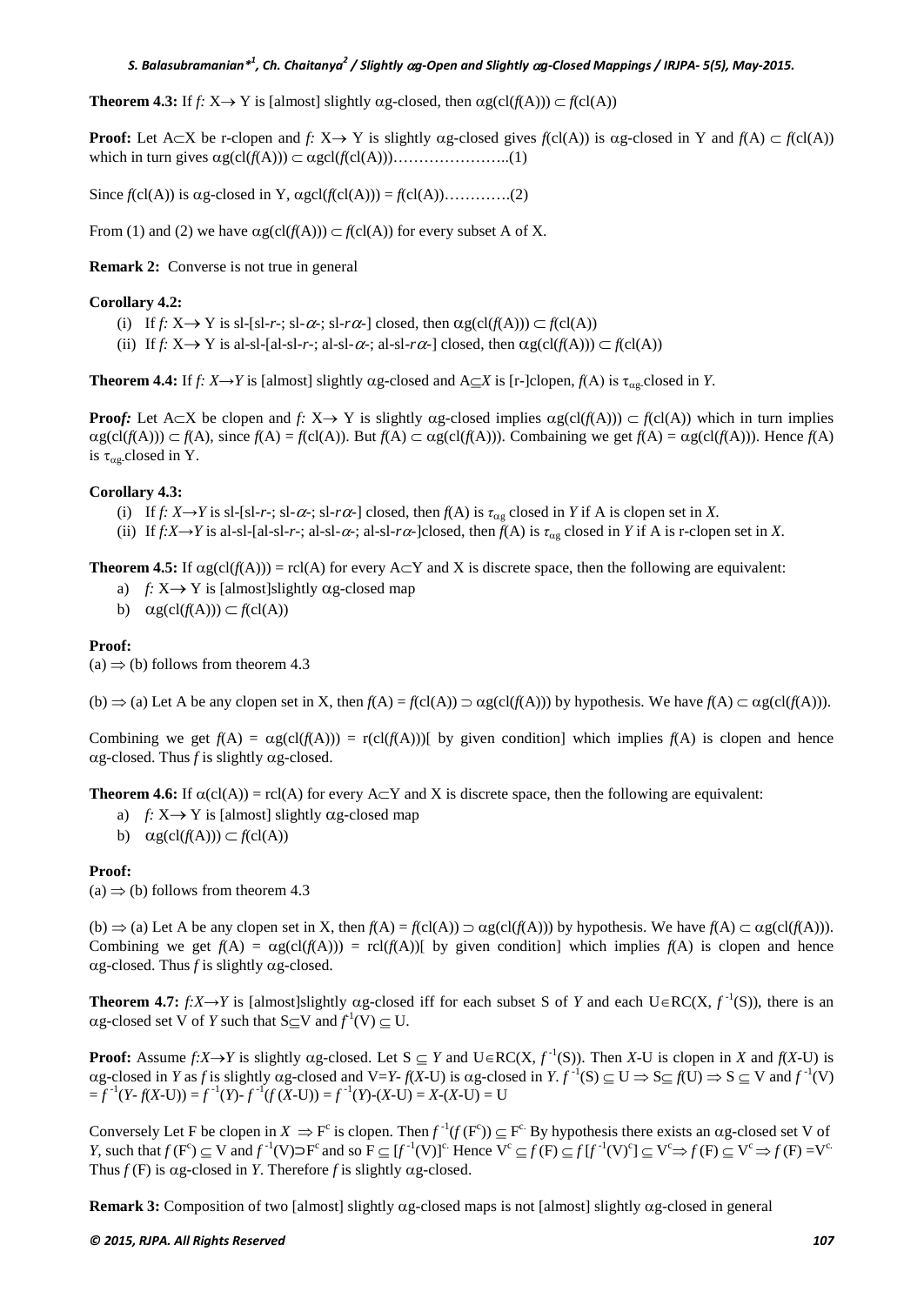**Theorem 4.8:** Let *X*, *Y*, *Z* be topological spaces and every αg*-*closed set is [r-clopen]clopen in *Y*. Then the composition of two [almost] slightly αg*-*closed maps is [almost] slightly αg*-*closed.

**Proof:** (a) Let *f* and g be slightly  $\alpha$ g-closed maps. Let A be any clopen set in  $X \Rightarrow f(A)$  is *r*-closed in *Y* (by assumption)  $\Rightarrow$  *g*(*f*(A)) = *g o f*(A) is αg-closed in *Z*. Therefore *gof* is slightly αg-closed.

**Corollary 4.4:** Let *X*, *Y*, *Z* be topological spaces and

- (i) every  $[r-$ ;  $\alpha$ -;  $r\alpha$ -] closed set is [r-clopen]clopen in *Y*. Then the composition of two sl-[sl-*r*-; sl- $\alpha$ -; sl- $r\alpha$ -] closed maps is [almost] slightly αg*-*closed.
- (ii) every  $[r, \alpha, r, \alpha]$  closed set is r-clopen in *Y*. Then the composition of two al-sl-[al-sl-*r*; al-sl- $\alpha$ ; al-sl- $r\alpha$ -] closed maps is almost slightly αg*-*closed.

**Example 5:** Let  $X = Y = Z = \{a, b, c\}$ ;  $\tau = \{\varphi, \{a\}, \{a, b\}, X\}$ ;  $\sigma = \{\varphi, \{a, c\}, Y\}$  and  $\eta = \{\varphi, \{a\}, \{b, c\}, Z\}$ . *f:X*→*Y* be defined  $f(a) = c$ ,  $f(b) = b$  and  $f(c) = a$  and  $g: Y \rightarrow Z$  be defined  $g(a) = b$ ,  $g(b) = a$  and  $g(c) = c$ , then *g*, *f* and *g o f* are slightly αg*-*closed.

**Theorem 4.9:** If *f:*  $X \rightarrow Y$  is [almost] slightly g-closed[[almost] slightly rg-closed], g: $Y \rightarrow Z$  is  $\alpha$ g-closed and *Y* is  $T_{1/2}$  [ $r$ - $T_{1/2}$ ] then *gof* is [almost]slightly  $\alpha$ g-closed.

**Proof:** (a) Let A be clopen in *X*. Then  $f(A)$  is g-closed and so closed in *Y* as *Y* is  $T_A \Rightarrow g(f(A)) = gof(A)$  is  $\alpha g$ -closed in *Z* (since *g* is αg*-*closed). Hence *gof* is slightly αg*-*closed.

**Corollary 4.5:** If  $f: X \to Y$  is [almost]slightly *g*-closed[[almost]slightly *rg*-closed],  $g: Y \to Z$  is  $[r \to \alpha \to r\alpha]$  closed and *Y* is T**½** [*r-*T**½**] then *gof* is [almost] slightly αg-closed.

**Theorem 4.10:** If  $f: X \rightarrow Y$  is [almost]g-closed[[almost]rg-closed], g: $Y \rightarrow Z$  is  $\alpha$ g-closed and *Y* is  $T_{1/2}$  [*r*- $T_{1/2}$ ] then *gof* is [almost] slightly αg*-*closed.

**Proof:** (a) Let A be clopen in *X*. Then  $f(A)$  is *g*-closed and so closed in *Y* as *Y* is  $T_A \Rightarrow g(f(A)) = gof(A)$  is  $\alpha g$ -closed in *Z* (since *g* is contra αg*-*closed). Hence *gof* is slightly αg*-*closed.

**Corollary 4.6:** If *f:*  $X \rightarrow Y$  is [almost]g-closed[[almost]rg-closed], g:*Y* $\rightarrow$ *Z* is sl-[sl-*r*-; sl- $\alpha$ -; sl- $\alpha$ -] closed and *Y* is T**½** [*r-*T**½**] then *gof* is [almost]slightly αg*-*closed.

**Theorem 4.11:** If f:  $X \rightarrow Y$  is [almost]sl-g-closed[[almost]sl-rg-closed], g:Y $\rightarrow$ Z is [r-;  $\alpha$ -;  $\alpha$ -] closed and Y is  $T_{1/2}$ [r-T<sub>1/3</sub>], then *gof* is [almost]slightly αg*-*closed.

**Proof:** Let A be clopen set in X, then  $f(A)$  is *g*-closed in Y and so closed in Y (by assumption)  $\Rightarrow g(f(A)) = gof(A)$  is *gs-*closed in *Z*. Hence *gof* is slightly αg*-*closed [since every *gs*-closed set is αg-closed].

**Theorem 4.12:** If  $f: X \rightarrow Y$ ,  $g: Y \rightarrow Z$  be two mappings such that *gof* is [almost]slightly  $\alpha$ *g-closed* [[almost] slightly *r-*closed] then the following statements are true.

- a) If *f* is continuous [*r-*continuous] and surjective then *g* is [almost]slightly αg*-*closed.
- b) If *f* is g-continuous[resp: rg-continuous], surjective and *X* is  $T_{1/2}$  [resp: *r-T<sub>1/2</sub>*] then *g* is [almost]slightly αg*-*closed.

**Proof:** (a) For A clopen in  $Y, f^1(A)$  closed in  $X \Rightarrow (g \circ f)(f^1(A)) = g(A)$  ag-closed in *Z*. Hence *g* is slightly ag-closed. Similarly one can prove the remaining parts and hence omitted.

**Corollary 4.7:** If  $f: X \rightarrow Y$ ,  $g: Y \rightarrow Z$  be two mappings such that *gof* is sl-[sl-*r-*; sl- $\alpha$ -; sl- $\alpha$ -] closed then the following statements are true.

- a) If *f* is continuous [*r-*continuous] and surjective then *g* is [almost] slightly αg-closed.
- b) If *f* is g-continuous [rg-continuous], surjective and *X* is  $T_{1/2}$  [*r*- $T_{1/2}$ ] then *g* is [almost] slightly  $\alpha$ g-closed.

**Theorem 4.13:** If  $f: X \rightarrow Y$ ,  $g: Y \rightarrow Z$  be two mappings such that *gof* is [almost] $\alpha$ g-closed then the following statements are true.

- a) If *f* is contra-continuous [contra-*r-*continuous] and surjective then *g* is [almost] slightly αg*-*closed.
- b) If *f* is contra-g-continuous [contra-rg-continuous], surjective and *X* is  $T_{1/2}$  [resp: *r-T*<sub>1</sub>] then *g* is [almost] slightly αg*-*closed.

**Proof:** (a) For A clopen in *Y*,  $f^1(A)$  closed in  $X \Rightarrow (g \circ f)(f^1(A)) = g(A)$  ag-closed in *Z*. Hence *g* is slightly ag-closed.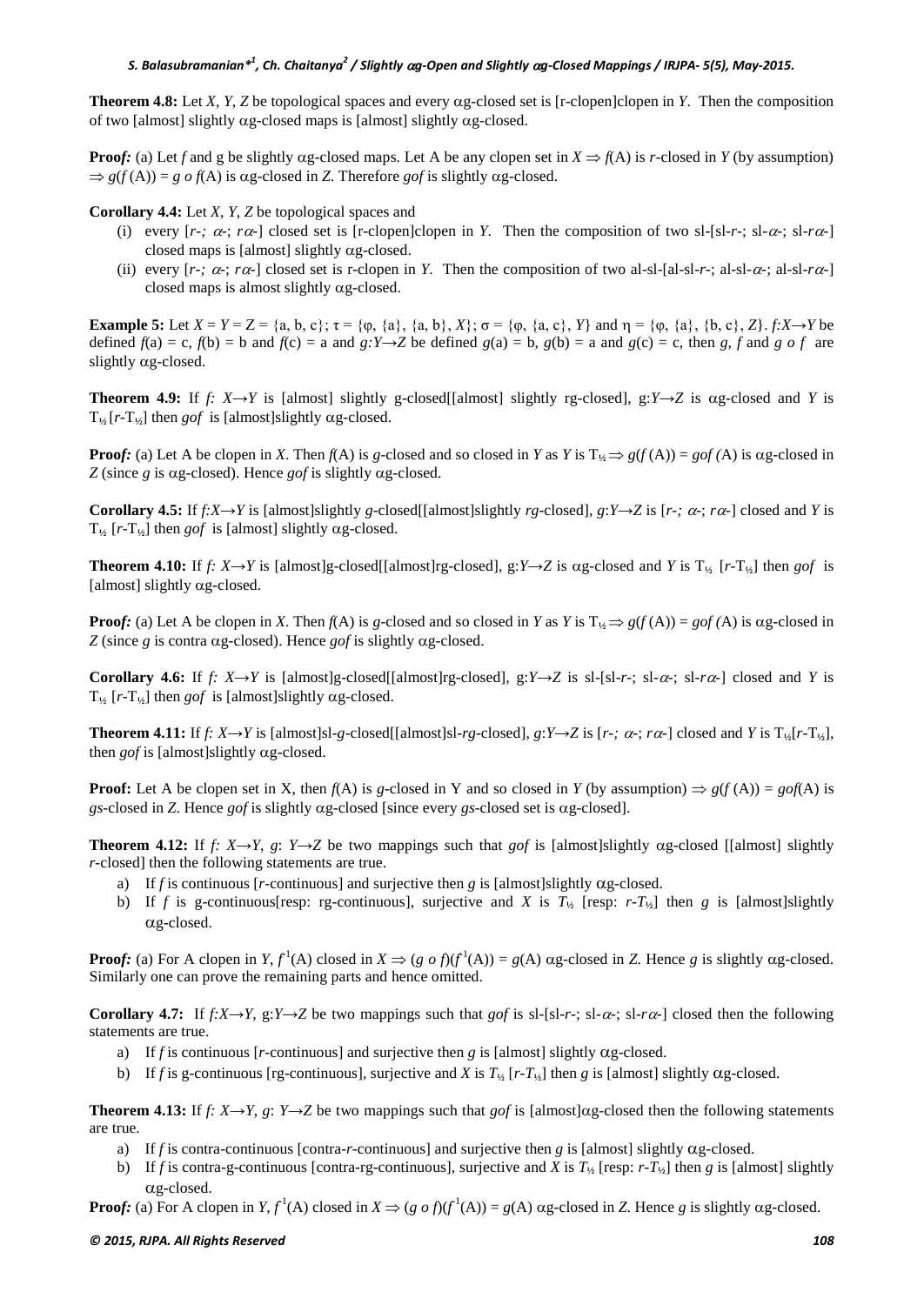**Corollary 4.8:** If  $f: X \rightarrow Y$ , g:  $Y \rightarrow Z$  be two mappings such that *gof* is [ $r: \alpha: Y \rightarrow Z$ ] closed then the following statements are true.

- a) If *f* is contra-continuous [contra-*r-*continuous] and surjective then *g* is [almost] slightly αg-closed.
- b) If *f* is contra-g-continuous [contra-rg-continuous], surjective and *X* is  $T_{1/2}$  [*r-T<sub>1/2</sub>*] then *g* is [almost] slightly αg-closed.

**Theorem 4.14:** If X is  $\alpha$ g-regular,  $f: X \rightarrow Y$  is *r*-closed, nearly-continuous, [almost] slightly  $\alpha$ g-closed surjection and  $\overline{A} = A$  for every  $\alpha$ g-closed set in Y, then Y is  $\alpha$ g-regular.

**Proof:** Let  $p \in U \in \alpha gO(Y)$ . Then there exists a point  $x \in X$  such that  $f(x) = p$  as *f* is surjective. Since *X* is  $\alpha g$ -regular and *f* is r-continuous there exists  $V \in RO(X)$  such that  $x \in V \subseteq \overline{V} \subseteq f^l(U)$  which implies  $p \in f(V) \subseteq f(\overline{V}) \subseteq f(f^{-l}(U)) = U \to (1)$ 

Since *f* is  $\alpha$ g-closed,  $f(\overline{V}) \subseteq U$ , By hypothesis  $f(\overline{V}) = f(\overline{V})$  and  $f(\overline{V}) = \overline{f(V)} \rightarrow (2)$ 

By (1) & (2) we have  $p \in f(V) \subseteq f(\overline{V}) \subseteq U$  and  $f(V)$  is  $\alpha$ g-closed. Hence *Y* is  $\alpha$ g-regular.

**Corollary 4.9:** If X is  $\alpha$ g-regular,  $f: X \rightarrow Y$  is *r*-closed, nearly-continuous, [almost] slightly  $\alpha$ g-closed surjection and  $\overline{A} = A$  for every r-closed set in *Y* then *Y* is  $\alpha$ g-regular.

**Theorem 4.15:** If *f:*  $X \rightarrow Y$  is [almost] slightly αg-closed and  $A \in RC(X)$ , then  $f_A:(X,\tau(A)) \rightarrow (Y,\sigma)$  is [almost] slightly αg*-*closed.

**Proof:** Let F be an clopen set in *A*. Then  $F = A\Omega E$  for some clopen set E of *X* and so F is clopen in  $X \Rightarrow f(A)$  is  $\alpha$ g-closed in *Y*. But *f*(F) = *f*<sub>A</sub>(F). Therefore *f*<sub>A</sub> is slightly  $\alpha$ g-closed.

**Theorem 4.16:** If  $f: X \to Y$  is [almost] slightly  $\alpha g$ -closed, *X* is  $\tau Y_{1/2}$  and A is rg-closed set of *X* then  $f_A:(X, \tau(A)) \to (Y, \sigma)$  is [almost]slightly αg*-*closed.

**Proof:** Let F be a clopen set in *A*. Then  $F = AE$  for some clopen set E of *X* and so F is clopen in  $X \Rightarrow f(A)$  is  $\alpha$ g-closed in *Y*. But *f*(F) = *f*<sub>A</sub>(F). Therefore *f*<sub>A</sub> is slightly  $\alpha$ g-closed.

#### **Corollary 4.10:**

- (i) If  $f: X \to Y$  is sl-[sl-*r*-; sl- $\alpha$ -; sl- $\alpha$ <sup>-</sup>] closed and  $A \in RC(X)$ , then  $f_A:(X, \tau(A)) \to (Y, \sigma)$  is [almost] slightly αg-closed.
- (ii) If  $f: X \rightarrow Y$  is al-sl-[al-sl-*r*-; al-sl- $\alpha$ -; al-sl- $r\alpha$ -] closed and  $A \in RC(X)$ , then  $f_A:(X, \tau(A)) \rightarrow (Y, \sigma)$  is almost slightly αg-closed.

**Theorem 4.17:** If  $f_i: X_i \to Y_i$  be [almost] slightly  $\alpha g$ -closed for i =1, 2. Let  $f: X_1 \times X_2 \to Y_1 \times Y_2$  be defined as  $f(x_1, x_2) = (f_1(x_1), f_2(x_2))$ . Then *f*:  $X_1 \times X_2 \rightarrow Y_1 \times Y_2$  is [almost]slightly  $\alpha$ g-closed.

**Proof:** Let  $U_1 \times U_2 \subseteq X_1 \times X_2$  where  $U_i$  is clopen in  $X_i$  for  $i = 1, 2$ . Then  $f(U_1 \times U_2) = f_1(U_1) \times f_2(U_2)$  is  $\alpha$ g-closed set in  $Y_1XY_2$ . Hence *f* is slightly  $\alpha$ g-closed.

#### **Corollary 4.11:**

- (i) If  $f_i: X_i \to Y_i$  be sl-[sl-*r*-; sl- $\alpha$ -; sl- $\alpha$ 2] closed for i =1, 2. Let  $f: X_1 \times X_2 \to Y_1 \times Y_2$  be defined as  $f(x_1, x_2) = (f_1(x_1), f_2(x_2))$  $f_2(x_2)$ ), then  $f: X_1 \times X_2 \rightarrow Y_1 \times Y_2$  is [almost] slightly  $\alpha$ g-closed.
- (ii) If  $f_i: X_i \rightarrow Y_i$  be al-sl-[al-sl-*r*-; al-sl- $\alpha$ -; al-sl- $\alpha$ <sup>2</sup>] closed for i =1, 2. Let  $f: X_1 \times X_2 \rightarrow Y_1 \times Y_2$  be defined as  $f(x_1, x_2) = (f_1(x_1), f_2(x_2))$ , then  $f: X_1 \times X_2 \rightarrow Y_1 \times Y_2$  is almost slightly  $\alpha$ g-closed.

**Theorem 4.18:** Every [almost] $\alpha$ *g*-closed and [almost]contra  $\alpha$ *g*-open is [almost] slightly  $\alpha$ *g*-closed map but not conversely.

**Proof:** Let *A* be any clopen set in *X*, then *A* is both open and closed in *X*. For, *f* is  $\alpha$ *g*-closed and contra  $\alpha$ *g*-open,  $f(A)$  is  $\alpha g$ -closed. Hence *f* is slightly  $\alpha g$ -closed.

**Example 6:** Let  $X = Y = Z = \{a, b, c\}$ ;  $\tau = \{\varphi, \{a\}, \{a, b\}, X\}$ ;  $\sigma = \{\varphi, \{a\}, \{b\}, \{a, b\}, Y\}$ ,  $f:X \rightarrow Y$  be defined  $f(a) = c$ ,  $f(b) = b$  and  $f(c) = a$ , then *f* is [almost]slightly  $\alpha$ g-closed but not  $\alpha$ g-closed and contra  $\alpha$ g-open.